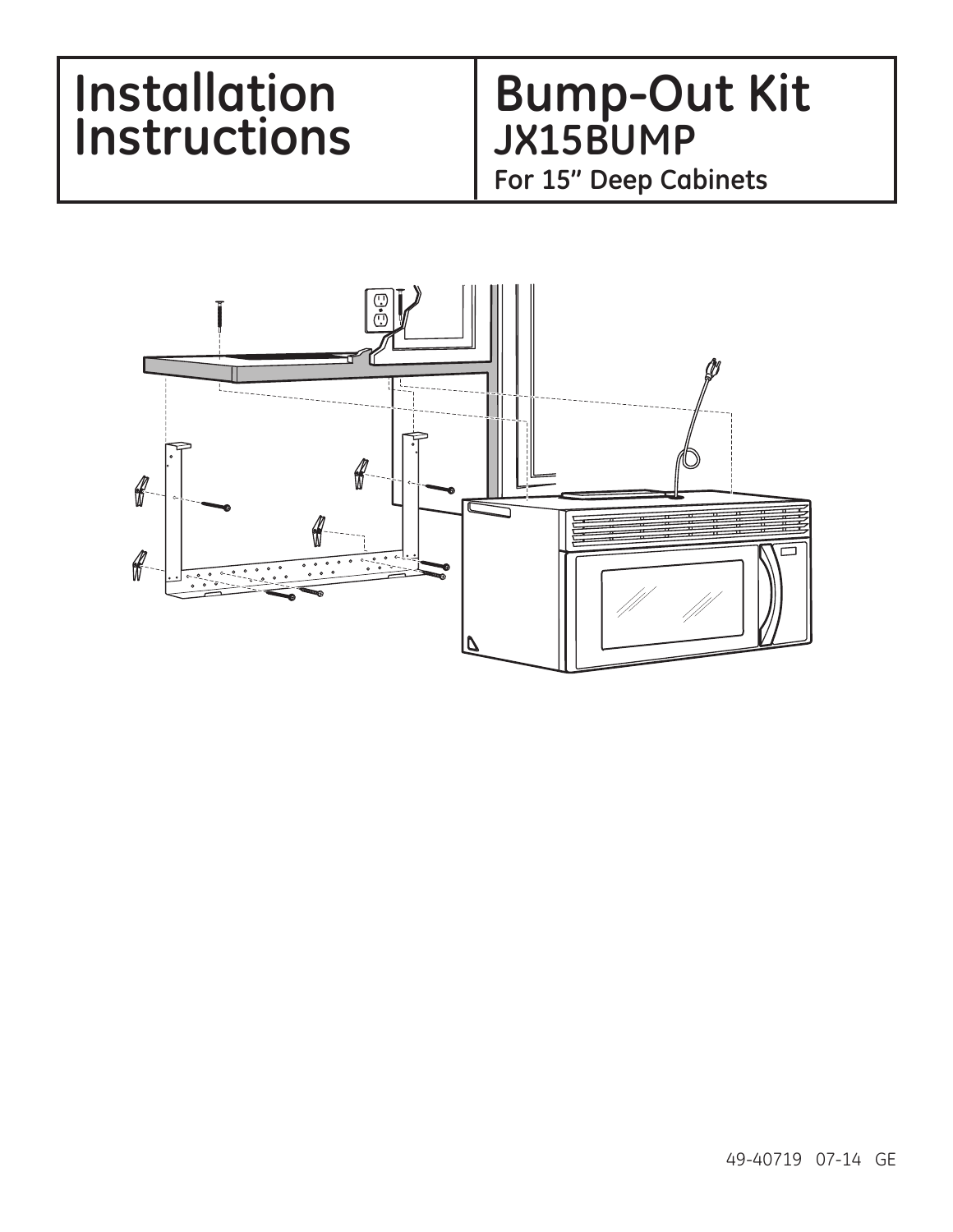

## **MOUNTING SPACE**



### **NOTES:**

- The space between the cabinets must be 30" wide and free of obstructions.
- If the space between the cabinets is greater than 30", a Filler Panel Kit may be used to fill in the gap between the oven and the cabinets. Your Owner's Manual contains the kit number for your model.
- This oven is for installation over ranges up to 36" wide.
- If you are going to vent your oven to the outside, see Hood Exhaust Section for exhaust duct preparation.
- **When installing the oven beneath smooth, flat cabinets, be careful to follow the instructions on the top cabinet template for power cord clearance.**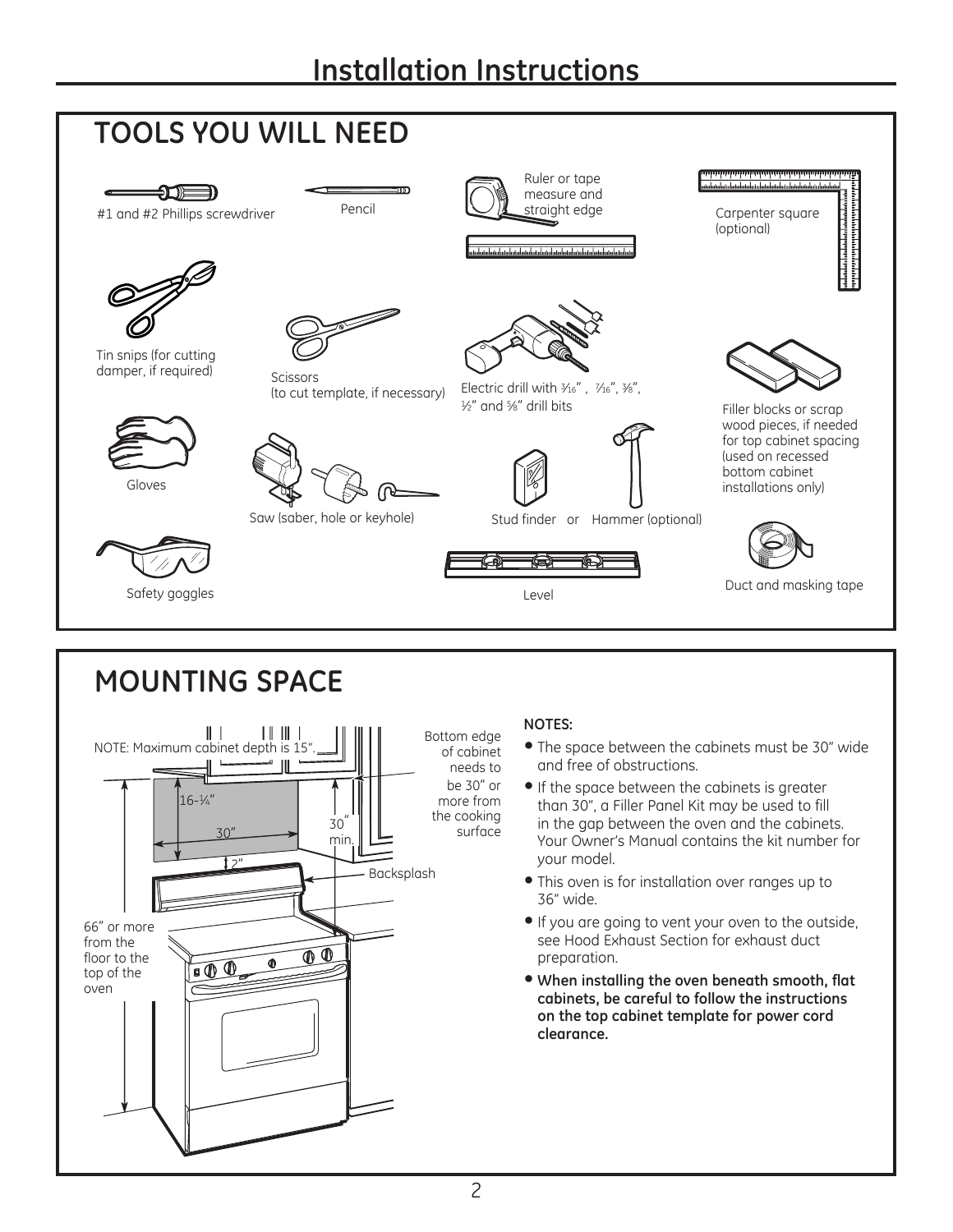# PLACEMENT OF THE BUMP-OUT BRACKET

1